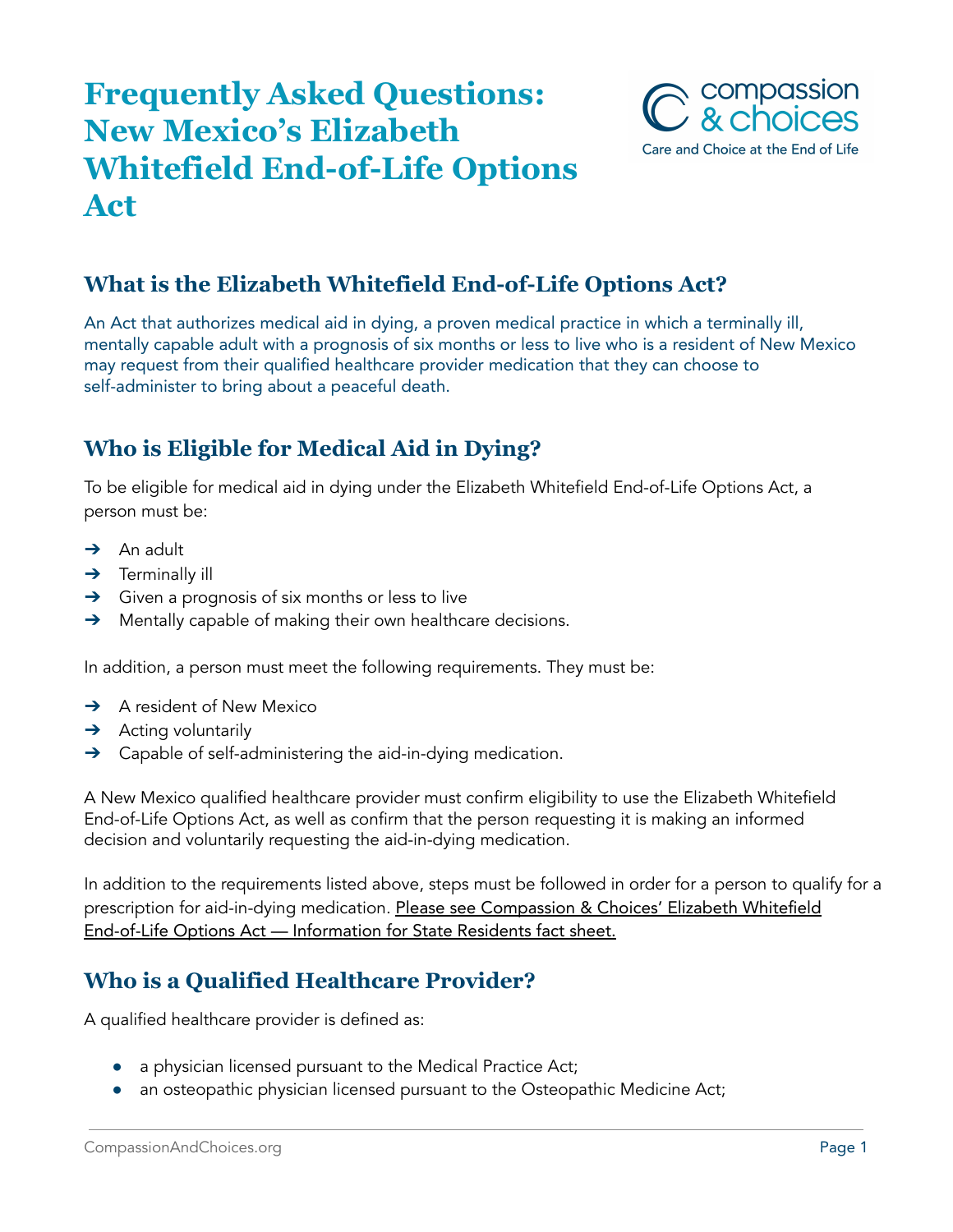- a nurse licensed in advanced practice pursuant to the Nursing Practice Act; or
- a physician assistant licensed pursuant to the Physician Assistant Act or the Osteopathic Medicine Act.

# **Is the Practice of Medical Aid in Dying Trusted?**

Yes, because the eligibility requirements ensure that only mentally capable, terminally ill adults with a prognosis of six months or less who want the choice of a peaceful death are able to request and obtain aid-in-dying medication. In New Mexico, the law specifically states that no person can qualify for aid-in-dying medication solely based on their disability or age.

Since 1997, there has not been a single instance of documented abuse in authorized states. In Oregon, studies suggest that end-of-life care has improved overall since the law's implementation, in large part due to the dialogue that the Oregon Death With Dignity Act encourages between people and their doctors.<sup>1</sup> Hospice referrals are up, as is the use of palliative care.<sup>2</sup> Oregon now has one of the lowest rates of in-hospital deaths and the highest rates of at-home deaths in the nation. <sup>3</sup> Two decades of rigorously observed and documented experience in Oregon shows us the law has worked as intended, with none of the problems opponents had predicted.

# **How Does the Public Feel About Medical Aid in Dying?**

The American public consistently supports medical aid in dying by large majorities in independent national and state surveys. Polling outlets such as Gallup report strong support for medical aid in dying (74% support in May 2020 $4$  and 72% support in May 2018 $^5$ ).

# **How Does the Medical Profession Feel About Medical Aid in Dying?**

A 2018 Medscape survey of 7,500 doctors representing 25 medical specialties demonstrated a significant increase in support for medical aid in dying from 2010. The survey showed that well over half (58%) of the physicians endorse the idea of medical aid in dying, agreeing that "Physician assisted death should be allowed for terminally ill patients." 6

### **What Can I Do to Make Sure My Provider Will Support Me if I Ever Want to Access Medical Aid in Dying?**

Ask your healthcare providers now whether they will support your end-of-life options, including medical aid in dying. This will encourage your providers to listen to your priorities and become prepared to provide you with the treatment you may want in the future. If your providers are unable or unwilling to support your end-of-life choices, you have the option to change your care to a healthcare team that puts your wishes first.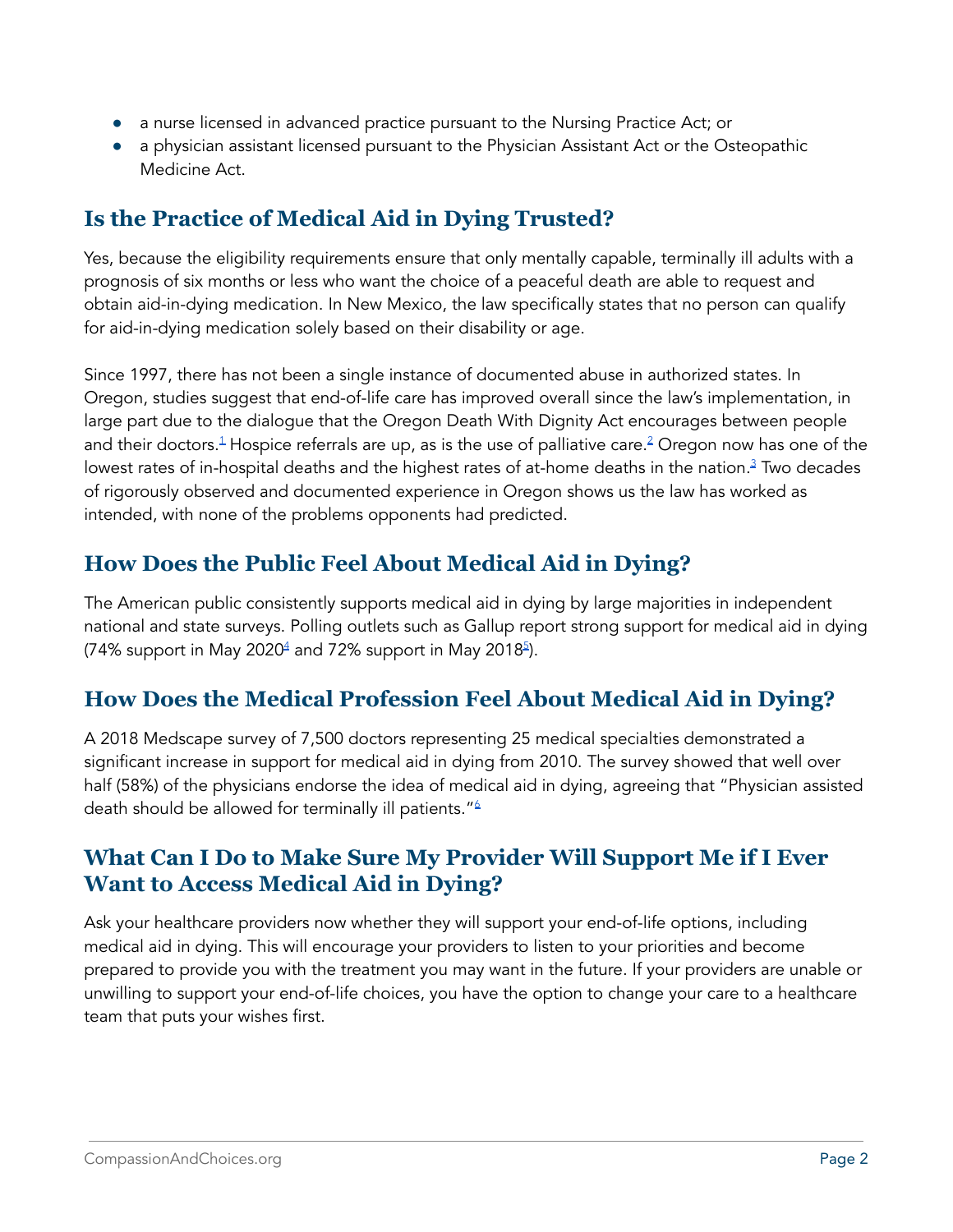### **My Healthcare Providers Want to Better Understand Medical Aid in Dying; Where Can They Learn More?**

Clinicians can call Compassion & Choices' Doc2Doc consultation line at 800.247.7421 for a free, confidential consultation and information on end-of-life care with our medical directors who have extensive medical aid-in-dying experience.

#### **Where Can I Find the Necessary Forms?**

You can access the patient request form at [CompassionAndChoices.org/newmexico](http://compassionandchoices.org/New-Mexico) or [endoflifeoptionsnm.org](https://endoflifeoptionsnm.org/).

#### **Are There Other Resources Available to Learn More About Medical Aid in Dying?**

You can visit [CompassionAndChoices.org/newmexico](http://compassionandchoices.org/New-Mexico) and [endoflifeoptionsnm.org](https://endoflifeoptionsnm.org/) for more information, including videos, forms and other resources.

#### **How Do I Talk to My Healthcare Provider or Hospice About Medical Aid in Dying?**

Compassion & Choices has handouts on its website [\(CompassionAndChoices.org/newmexico\)](http://compassionandchoices.org/New-Mexico) with tips on how to talk to your healthcare provider about medical aid in dying, and how to interview a hospice to make sure that your medical team will support you in your choices.

# **Do All Healthcare Providers Have to Participate in Medical Aid in Dying?**

No. Providers may choose whether to participate, so it is important to ask your healthcare team whether they will support your end-of-life choices. If an individual provider chooses not to participate and a patient requests support in seeking medical aid in dying or information on medical aid in dying as an end-of-life option, the provider must either refer the patient to a participating provider or to an individual or entity who can help the patient carry out their request. Some healthcare systems may actually prohibit their employees from participating in medical aid in dying — however, no healthcare system can prohibit their employees from providing information about medical aid in dying to patients or referring patients to supportive healthcare systems if the patient asks.

#### **What Cause of Death Should be Listed on the Death Certificates of Individuals Who Have Accessed Medical Aid in Dying?**

The underlying illness should be listed as the cause of death. The law specifies that a death resulting from self-administering aid-in-dying medication is not suicide.